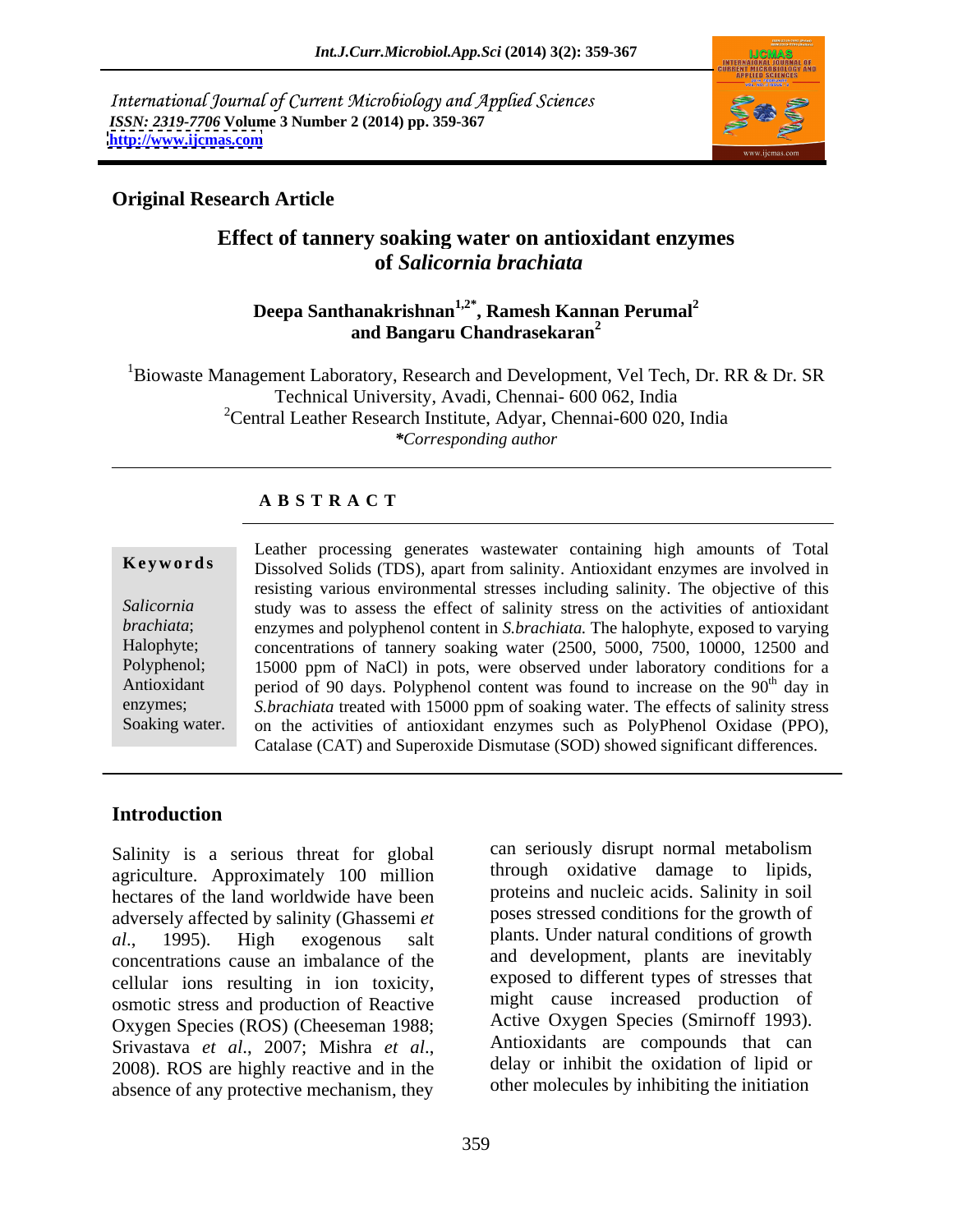or propagation of oxidizing chain reactions activity of phenolic compounds is mainly (Velioglu *et al*., 1998). In order to due to the redox properties, which play an counteract the potential damage resulting from excess reactive oxygen and to maintain homeostasis, living organisms singlet and triplet oxygen or decomposing have evolved a delicate antioxidant peroxides and have health functional mechanism consisting mainly of two properties that may protect humans from systems – the enzyme system and the non- various diseases (Heinonen *et al.*, 1998; enzyme system. Plants have evolved various protective mechanisms to defense mechanism has increased over the possessing high TDS, which is

Salt-tolerant plants, in addition to the removal of AOS (Rout and Shaw 2001). conducted as the role of plants in These AOS are detoxified by the number of enzymes, including Glutathione transferase (GST). Superoxide dismutase, major scavenger of superoxide and its enzymatic action results in the formation of  $H_2O_2$  and  $O_2$  (Smirnoff 1993; Ozden *et* Saline stress could be remediated by using

Dismutases, mostly in the and can accumulate 30-40% NaCl in its

important role in adsorbing and neutralizing free radicals, properties that may protect humans from Rice-Evans and Miller 1998).

eliminate or reduce AOS (Foyer *et al.*, Among all industries, tannery industries 1994b). The interest on plant antioxidant generate large amount of wastewater years. The capacity of the antioxidant agronomically beneficial to plants and is defense system is often increased under readily assimilated by the soil. The stress conditions (Gressel and Galun continuous input of waste containing 1994). salinity over agricultural land causes an ability to regulate ion and water treatment of salt contaminated soils. As movements, often have better these are expensive, alternative cost antioxidative systems for effective effective in situ methods are highly sequential and simultaneous action of a wastewater has been explored (Salt et al., Reductase (GR), Superoxide Dismutase 2002). A potentially decisive factor in (SOD), Polyphenol Oxidase (PPO), determining the outcome of oxidative Catalase (CAT) and Glutathione stress is the speed with which antioxidants located in various cell compartments, is a either by synthesizing antioxidants or Among all industries, tannery industries generate large amount of wastewater possessing high TDS, which is imbalance in the ecosystem. Various remediation methods are available for the desirable. The role of plants in phytoremediation of contaminated soil and 1995; Sinha 1999; Lasat 2002; Sinha et al., can activate their antioxidant reserves, utilizing pre-existing pools.

*al*., 2009). plant species capable of growing in highly Catalase is present in peroxisomes, beneficial to explore the potential of salt glyoxysomes and mitochondria, but is tolerance by various species of plants. apparently absent in the chloroplast. *Salicornia brachiata* is highly salt-tolerant photorespiratory/respiratory chain, dry weight. Hence, *S.brachiata* was transform  $H_2O_2$  into water and molecular selected for evaluating the polyphenolic O2 (Willekens *et al*., 1997), whereas POD content and changes in its antioxidant decomposes  $H_2O_2$  by oxidation of co-<br>enzymes (polyphenol peroxidase, Catalase substrates such as phenolic compounds and superoxide dismutase) when exposed and/or antioxidants. The antioxidant to salinity stress. saline conditions. It would, therefore, be and can accumulate 30-40% NaCl in its to salinity stress.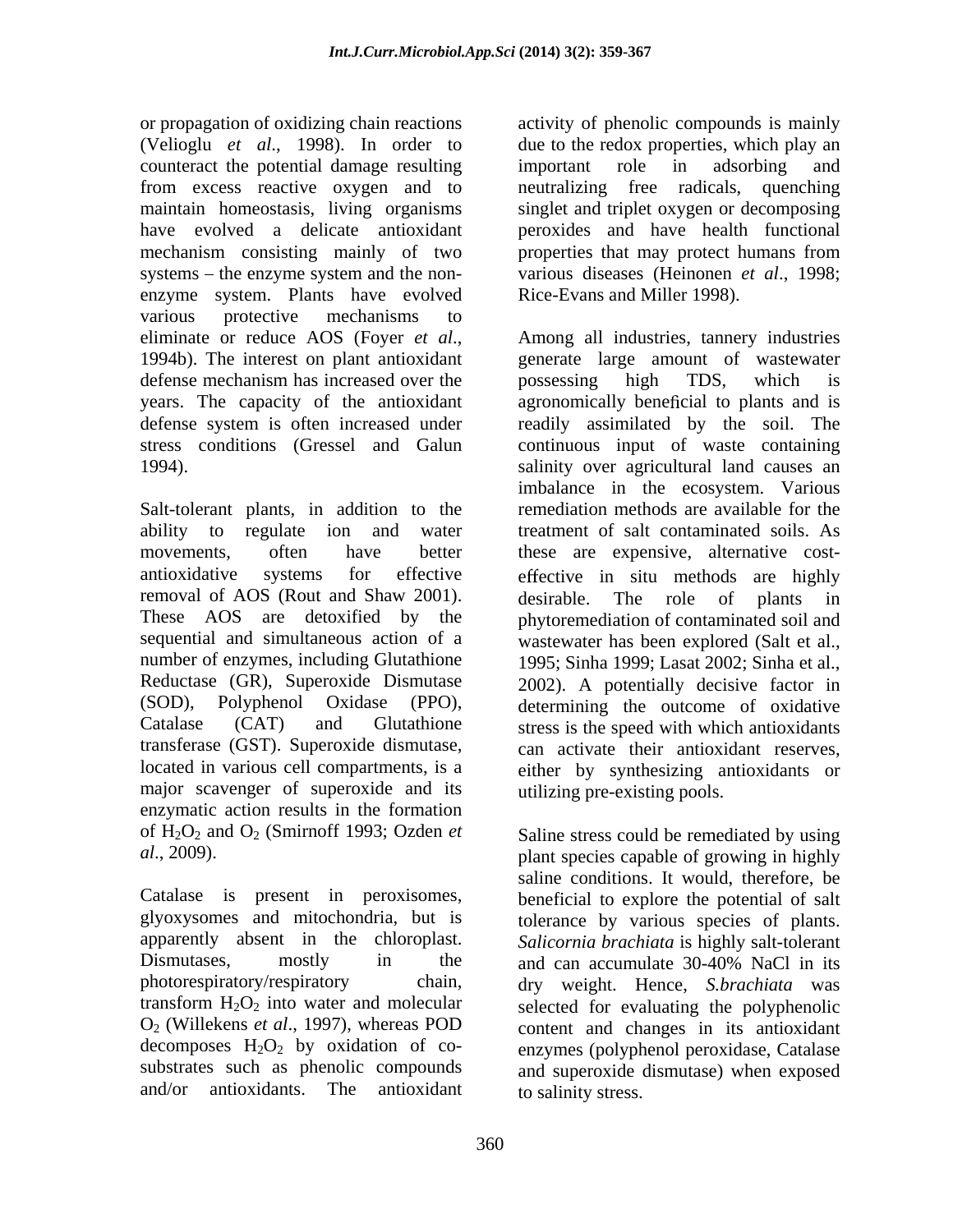*S. brachiata* is a halophytic plant, The supernatant obtained upon commonly known as sea purslane. The centrifuging the homogenate at  $14000 \times g$ thick, fleshly plants are borne on succulent, pinkish green stem and are leafless. The plants used in this work were obtained by cutting propagation method. *S. brachiata* cuttings were grown in pots containing sandy soil and organic manure<br>in the ratio of  $1:1 \, (w/w)$  irrigated with tan in the ratio of 1:1 (w/w), irrigated with tap  $PPO$  activity was assayed water for a period of one month. From the spectrophotometrically as described by soaking water of the tannery, solutions Kumar and Khan (1982). The assay possessing varying concentrations (2500, mixture contained 2 mL of 0.1 M possessing varying concentrations (2500, mixture contained 2 mL of 0.1 M<br>5000, 7500, 10000, 12500 and 15000 ppm phosphate buffer (pH 6.0), 1 mL of 0.1 M 5000, 7500, 10000, 12500 and 15000 ppm of NaCl) were prepared. Every day, the plants were irrigated with 100 mL of Hoagland's solution for 90 days, under  $25^{\circ}$ C and the reaction was stopped by laboratory conditions. The plants irrigated only with Hoagland's solution were treated as control. was measured at 495 nm. PPO activity

## **Determination of Polyphenol Content** Change protein).

Total polyphenolic content of the plant extract was determined, as described by Dewanto (2002). Three hundred microlitre of the above sample was taken into test tubes followed by the addition of 1.5 mL of a Folin-Ciocalteau's reagent  $(10 \times \text{CAT. The assay mixture contained } 2.6 \text{ mL}$ <br>dilutions) and 1.2 mL of sodium carbonate of 50 mM potassium phosphate buffer (pH dilutions) and 1.2 mL of sodium carbonate  $(7.5\% \text{ w/v})$ . This solution was vortexed for  $(7.5\% \text{ w/v})$ . This solution was vortexed for  $(7.5\% \text{ w/v})$ . 15 sec and allowed to stand for 30 min at  $40^{\circ}$ C for color development. The  $H_2O_2$  was followed by the decline in absorbance was measured at 760 nm absorbance at 240 nm. The enzyme against the blank. The total polyphenolic activity was expressed in U mg<sup>-1</sup> protein<br>content was expressed in mg tannic acid  $(U = 1 \text{ mM of } H_2O_2 \text{ reduction min}^{-1} \text{ mg}^{-1})$ content was expressed in mg tannic acid equivalent per gram of dry weight (mg TAE/g dry weight) through a standard graph. **Determination of superoxide dismutase**

### **Enzyme Extraction Assay**

Samples of *S. brachiata* treated with its ability to inhibit the photochemical varying concentrations of NaCl were reduction of nitro-blue tetrazolium (NBT)

**Materials and Methods** entitled a ground to fine powder with liquid nitrogen **Plant Material and Growth Conditions** phosphate buffer (pH 7.8), containing 1 and extracted with ice cold 0.1 mM mM EDTA, 1 mM PMSF and 0.5% PVP. The supernatant obtained upon centrifuging the homogenate at  $14000 \times g$ for 20 min and 4°C was used for the enzyme activity and protein estimation (Bradford 1976).

### **Determination of Polyphenol Oxidase**

PPO activity was assayed spectrophotometrically as described by Kumar and Khan (1982). The assay mixture contained 2 mL of 0.1 M phosphate buffer (pH 6.0), 1 mL of 0.1 M Catechol and 0.5 mL of enzyme extract. The sample was incubated for 5 min at adding 1 mL of  $2.5$  N  $H<sub>2</sub>SO<sub>4</sub>$ . The absorbance of the purpurogallin formed was expressed in U mg<sup>-1</sup> protein (U =  $^{-1}$  protoin (II) protein  $(U =$ Change in 0.1 absorbance  $\text{min}^{-1} \text{ mg}^{-1}$  $-1$  mg $^{-1}$  $mg^{-1}$ -1 protein).

#### **Determination of Catalase Activity**

The procedure of Chandlee and Scandalios (1984) was employed for the assay of CAT. The assay mixture contained 2.6 mL of 50 mM potassium phosphate buffer (pH 7.0), 0.4 mL of 15 mM  $H_2O_2$  and 0.04 mL of enzyme extract. The decomposition of absorbance at 240 nm. The enzyme activity was expressed in U  $mg^{-1}$  protein  $^{-1}$  protoin protein **protein**  $(U = 1$  mM of  $H_2O_2$  reduction min<sup>-1</sup> mg<sup>-1</sup>  $-1 \mod 1$  $mg^{-1}$ -1 protein).

# **activity**

The activity of SOD was determined from reduction of nitro-blue tetrazolium (NBT)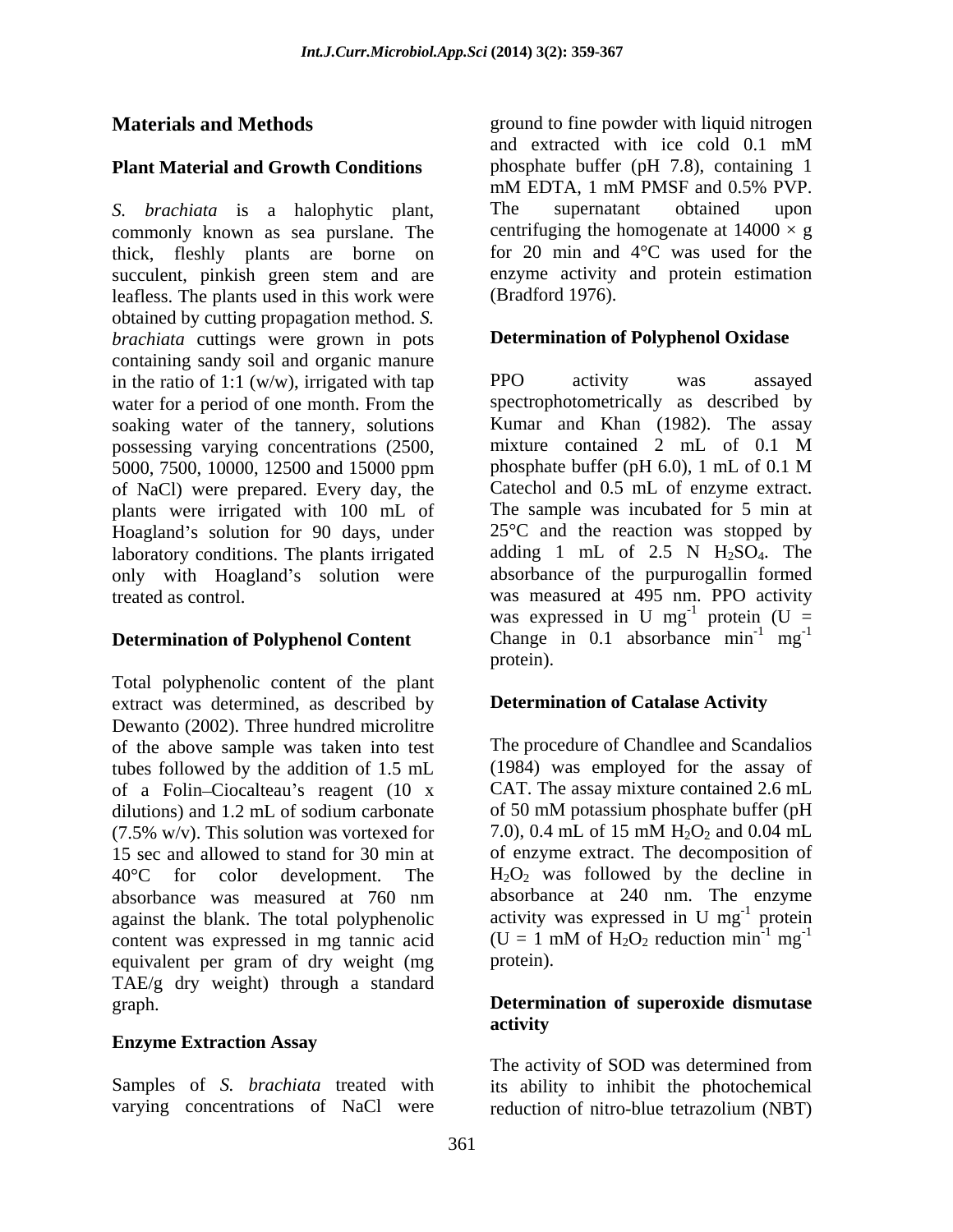U mg $^{-1}$  protein. One unit (U) is defined as that of the control. the amount of change in the absorbance by 0.1  $h^{-1} mg^{-1}$  protein. 0.1 h<sup>-1</sup> mg<sup>-1</sup> protein. **Effect of Soaking water on PPO Activity** 

Salinity of tannery waste water makes it complex to be treated by conventional biological treatment. Salinity exposure can biochemical changes within plant cells the  $60^{\circ}$  day. On the  $90^{\circ}$  day, the PPO causing numerous changes in the structure activity significantly reduced when causing numerous changes in the structure and function (Deepa *et al., 2013*; Ramesh Kannan *et al.*, 2013). Salt tolerant plants can adapt to these saline stresses and degrade the organics in saline wastewater. This report deals with the changes induced in the antioxidative enzyme profile of

#### **Polyphenol Content**

Plants can synthesize and accumulate **Changes in CAT** Activity under phenolic compounds in response to stress (Dixon and Paiva 1995; Mamdouh *et al.*,<br>2002). Phenolic compounds are some of The level of antioxidative response constituents in plants materials. Phenol accumulation could be cellular adaptive<br>mechanisms for scavenging oxygen et al., 2004). From Fig. 2 that depicts the mechanisms for scavenging oxygen radicals during stress, and this free radical scavenger could be oxidized in the system

using the method of Beauchamp and of this tissue preventing sub-cellular Fridovich (1971). Three mL of reaction damage. The antioxidant activity of mixture contained 33 mM NBT, 10 mM phenolic compounds can play a vital role methionine, 0.66 mM EDTA and 3.3 mM in neutralizing ROS (Zheng and Wang riboflavin in 50 mM phosphate buffer, pH 7.8. This reaction mixture was added to 1 environmental stresses including salinity. mL of enzyme extract. Illumination, in Generally, it is known that total glass test tubes by 2 sets of Philips 40 W polyphenols are highly correlated with fluorescent tubes in a single row, was done antioxidant activity (Manach *et al*., 2005). to initiate the reaction at 30°C for 1 h. Ihe polyphenol content of *S.brachiata*<br>Identical solutions kept under dark served extracts varied significantly as shown in as blank. The absorbance was measured at the Table 1. The maximum polyphenolic 560 nm in the spectrophotometer against content was 75.66 mg/ g at 15000 ppm of the blank. SOD activity was expressed in saline stress while it was 19.37 mg/g in phenolic compounds can play a vital role in neutralizing ROS (Zheng and Wang 2001). ROS contribute to various polyphenols are highly correlated with The polyphenol content of *S.brachiata*  extracts varied significantly as shown in that of the control.

**Results and Discussion** The changes in the PPO activity upon lead to various physiological and  $mg^{-1}$  protein at 12500 ppm as observed on *S.brachiata* by salinity. to the formation of complex between the exposure of varying concentrations of soaking waste water of tannery are represented in Fig. 1. PPO activity of *S.brachiata* was at the maximum of 4.2 U protein at 12500 ppm as observed on the  $60<sup>th</sup>$  day. On the  $90<sup>th</sup>$  day, the PPO  $<sup>th</sup>$  day. On the  $90<sup>th</sup>$  day, the PPO</sup> activity significantly reduced when compared to the control. Increased PPO activity under stress indicates the ability to oxidize and degrade the toxic substances such as phenolic compounds which are generally accumulated during salt stress. It is believed that the action of NaCl is due halide ion and copper in the enzyme (Zawistowski *et al.,* 1991).

#### **Changes in CAT Activity under Soaking water of Tannery**

the most effective antioxidative depends on the species, development and The level of antioxidative response the metabolic state of the plant, as well as the duration and intensity of stress (Reddy *et al.,* 2004). From Fig. 2 that depicts the CAT activity of the control and the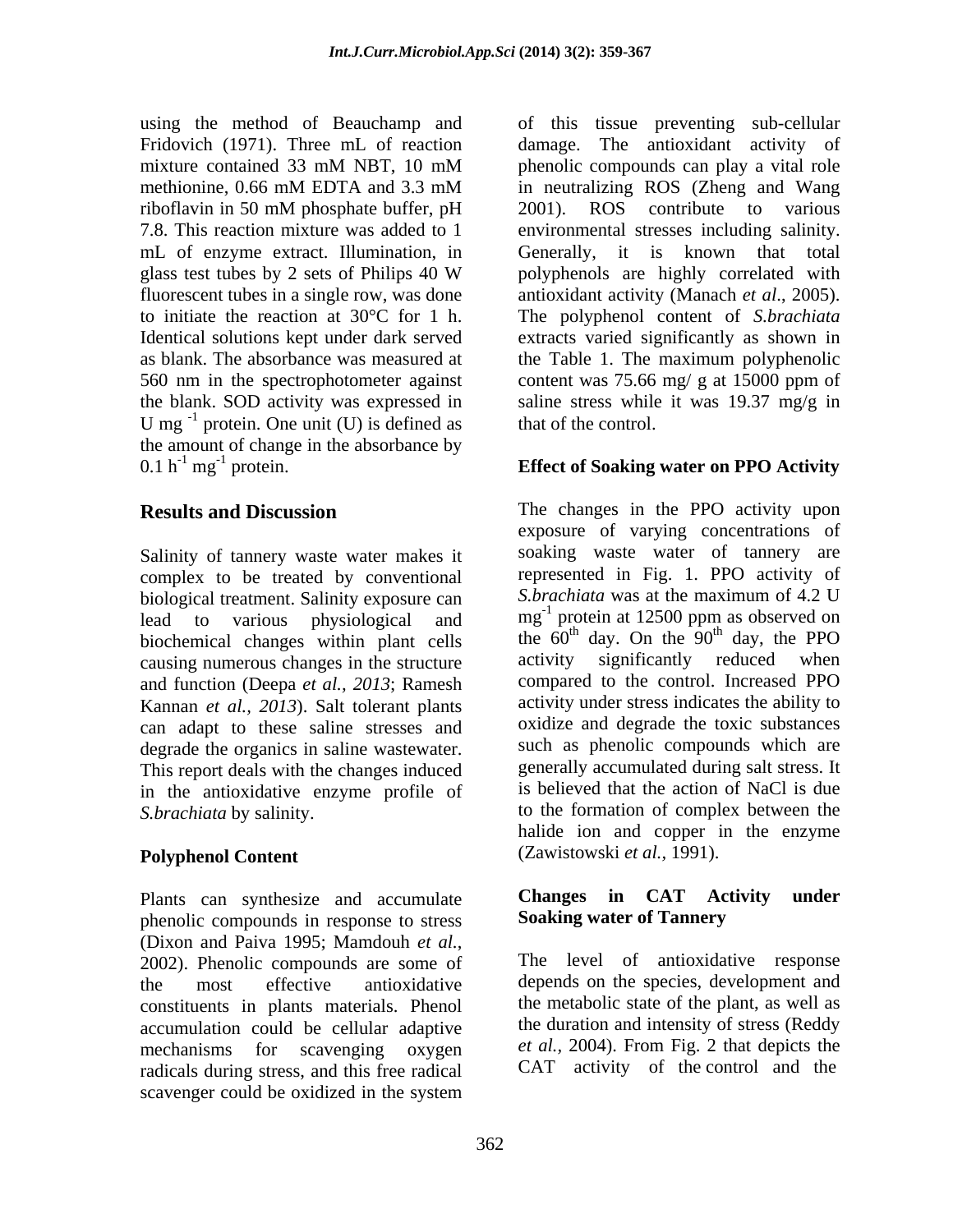| Sl.No | Salinity levels in ppm | Polyphenolic content mg/g TAE |
|-------|------------------------|-------------------------------|
|       |                        | $19.37 \pm 0.64$              |
|       | 2500<br>$-500$         | $24.78 \pm 0.56$              |
|       | 5000                   | $36.45 \pm 0.67$              |
|       | 7500<br>. JUU          | $48.89 \pm 0.45$              |
|       | 10000                  | $59.75 \pm 0.56$              |
|       | 12500                  | $67.34 \pm 0.35$              |
|       | 15000                  | $75.65 \pm 0.56$              |

| <b>Table.1 Pol</b><br>$\sim$<br>it of S. <i>brachiata</i> under soaking water of tannery<br>enol content |  |  |
|----------------------------------------------------------------------------------------------------------|--|--|
|                                                                                                          |  |  |

**Fig.1** Effect of soaking water in tannery wastewater on polyphenol oxidase (PPO) activities in *S.brachiata* at different days interval. Values are given as mean±SD of three replicates.



**Fig.2** Effect of soaking water in tannery wastewater on catalase (CAT) activities in *S.brachiata* at different days interval. Values are given as mean±SD of three replicates.

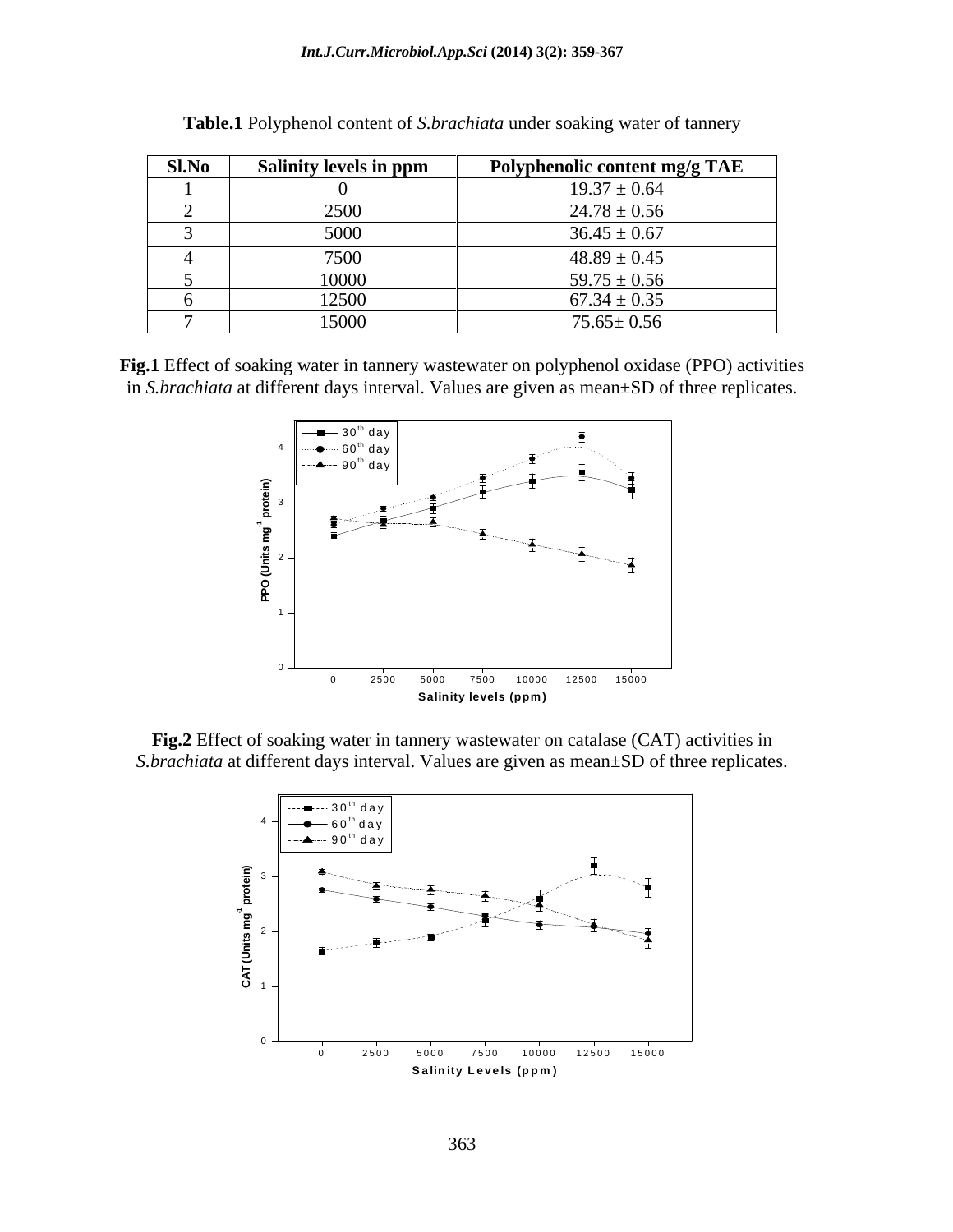



maximum recorded (3.2 U mg<sup>-1</sup> protein at 12500 ppm). On the  $60<sup>th</sup>$  day and  $90<sup>th</sup>$  day, poor affinity for  $H_2O_2$  and in the presence of light, undergoes photoinactivation with activity (Pastori et al., 2000). SOD

The activity of SOD increased with reactions. In the present study, the

experimental plants of *S.brachiata*, it is increasing concentrations of NaCl during noted that there was an increase till the the growth period as shown in Fig. 3. On  $30<sup>th</sup>$  day of the experiment, which was the the  $30<sup>th</sup>$  day, the activity of superoxide <sup>-1</sup> protein at dismutase recorded at 15000 ppm was more than 220% when compared to the the activity in treated *S.brachiata* was control. SOD activities of 5.78, 4.56 and drastically reduced when compared to the  $3.89 \text{ U} \text{ mg}^{-1}$  protein were observed at control. The results indicate a decline in 15000 ppm, 12500 ppm and 10000 ppm CAT activity under extreme salinity, NaCl, respectively, on the  $60<sup>th</sup>$  day. By the which suggests that CAT appears not to be end of the  $60<sup>th</sup>$  day, the activity was the an efficient scavenger of  $H_2O_2$  in *S*. highest (3.94 U mg<sup>-1</sup> protein) at 15000 *brachiata*. This enzyme has a relatively ppm NaCl. Many stress situations cause an subsequent degradation (Shang and represents an important protective Feierabend 1999). The changes in CAT mechanism against possible NaCl – may vary according to the intensity of induced ROS production. Adaptation to stress, time of assay after the stress and high NaCl levels involves an increase in induction of new isozyme (Shim et al. the antioxidant capacity of the cell in order 2003). to detoxify ROS. It has been reported that **SOD Activity of** *S.brachiata* **under**  (Bellaire *et al.,* 2000; Xu *et al.,* 2011) **Saline Stress** Which can be converted to  $H_2O_2$  through more than 220% when compared to the protein) at 15000 increase in the total foliar antioxidant activity (Pastori *et al*,. 2000). SOD represents an important protective mechanism against possible NaCl salt stress enhance superoxide anion both enzymatic and non-enzymatic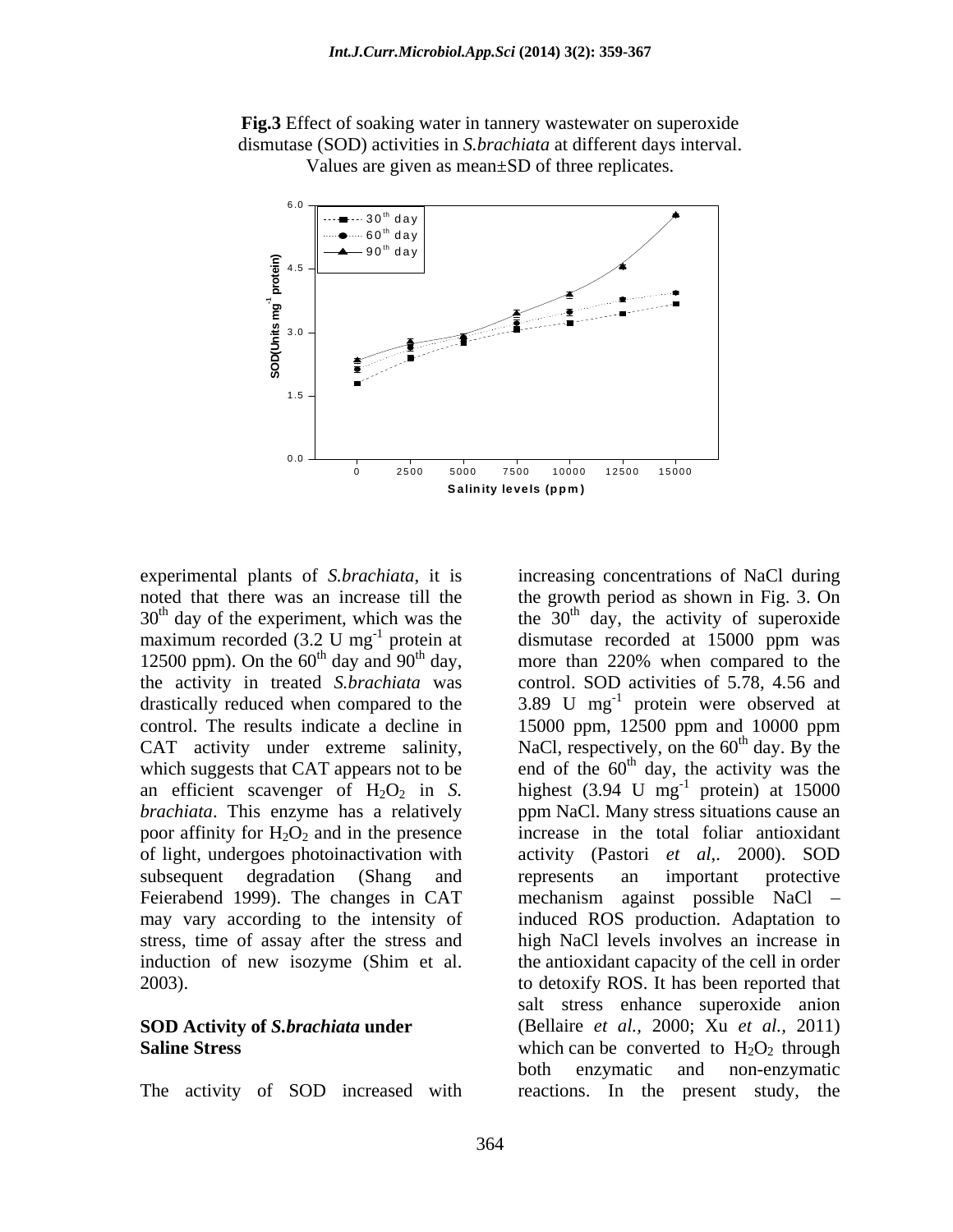elevated levels of SOD activities under salt stress may directly modulate the amount of ROS (Reactive Oxygen Species). The  $H_2O_2$  formed as a product of Res. 33: 531–545. SOD activity should be a potential Bradford M 1976. A Rapid and Sensitive damaging agent. The plant showed Method for the quantitation of increased activities of PPO and CAT under low salinity and increased SOD activity at high salinity, suggesting the existence of an effective scavenging Chandlee JM, Scandalios JG 1984. mechanism to remove ROS, because Analysis of variants affecting the salinity is thought to play a critical role in eatulase development program in

The results of the study clearly shows that Cheeseman JM 1988. Mechanisms of saline stress results in the increase of Polyphenol content, changes in antioxidant enzymes such as PPO, CAT and SOD. The Deepa S, Ramesh Kannan P,Swarna PPO activity, maximum at 12500 ppm was Vinodh Kanth, Raghava Rao J, observed on the  $60<sup>th</sup>$  day of experimental plants. CAT activity increased till the  $30<sup>th</sup>$ day at 12500 ppm of NaCl. SOD acts as the best scavenger when compared to the activity of other enzyme. The increase in soaking wastewater of tannery. the enzyme activity might be due to the Desalin. Water Treat., DOI. direct influence of salt stress on enzyme synthesis and its induction by salt stress Dewanto V, Wu XZ, Adom K, Liu RH may play a role in salt tolerance. This proves that *S.brachiata* can be used for phytoremediation of salinity contaminated lands. *S.brachiata* which is considered to be salt tolerant, might have limited ROS scavenging system, apart from tolerance mechanisms, to cope with salt stress.

- Beauchamp CO, Fridovich I 1971. Ghassemi F, Jakeman AJ, Nix HA 1995.<br>Superoxide dismutase: Improved Salinisation of land and water Acrylamide gels. Ann Biochem. 44:
- Bellaire BA, Carmody J, Braud J, Gossett DR, Banks SW, Lucas MC, Fowler TE dependent and -independent pathways

in the upregulation of antioxidant enzyme activity during NaCl stress in cotton callus tissue. Free Radical Res. 33: 531–545.

- Bradford M 1976. A Rapid and Sensitive Method for the quantitation of microgram quantities of protein utilizing the principle of protein-dye binding. Anal Biochem 72: 248-254.
- plant salt tolerance. maize scutellum. Theor Appl Genet. Chandlee JM, Scandalios JG 1984. Analysis of variants affecting the catalase development program in 69: 71–77.
	- Cheeseman JM 1988. Mechanisms of salinity tolerance in plants. Plant Physiol. 87: 547 550.
	- Vinodh Kanth, Raghava Rao Chandrasekaran B 2013. Studies on the physiological and biochemical characteristics of *Salicornia brachiata*: influence of saline stress due to soaking wastewater of tannery. Desalin. Water Treat., DOI. 10.1080/19443994.2013.812987
	- 2002. Thermal processing enhances the nutritional value of tomatoes by increasing total antioxidant activity. J Agri Food Chem. 50: 3010-3014.
	- Dixon RA, Paiva NL 1995. Stress-Induced Phenylpropanoid Metabolism. Plant Cell. 7: 1085 -1097.
- **References** Photooxidative stress in plants. Physiol Foyer CH, Lelandais M, Kunert KJ 1994. Plantarum 92**:** 696-717.
	- assays and an assay applicable to resources: Human causes, extent,  $\Delta$ crylamide gels  $\Delta$ nn Biochem  $44$ : management and case studies: 276 87. Wallingford UK CAB International Ghassemi F, Jakeman AJ, Nix HA 1995. Salinisation of land and water resources: Human causes, management and case studies: 544.
	- 2000. Involvement of abscisic acid-<br>dependent and -independent pathways CH Mullineaux PM (Ed.) Causes of Gressel J, Galun E 1994. Genetic Controls of Photooxidant Tolerance in Foyer CH Mullineaux PM (Ed.) Causes of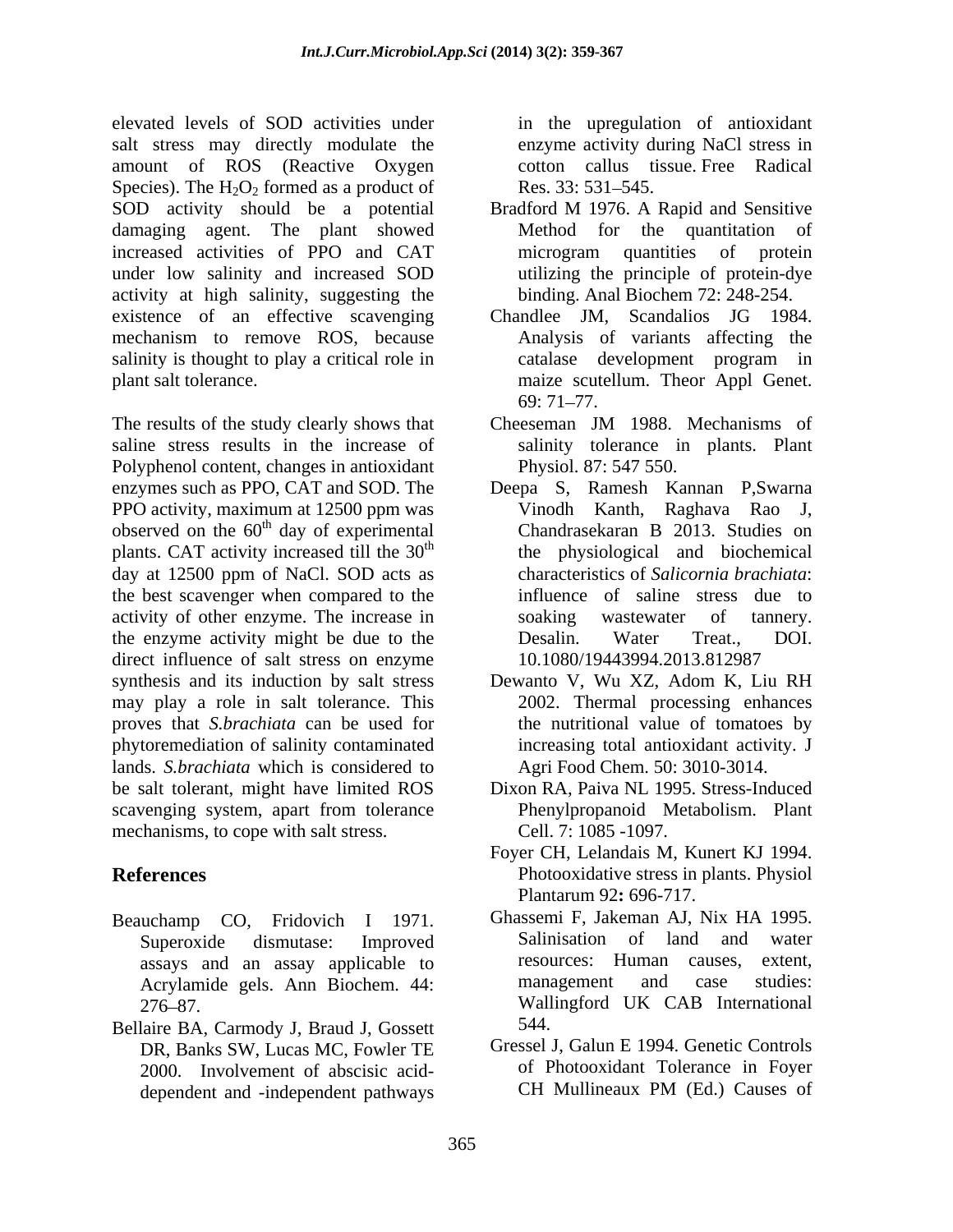of defense systems in plant. Boca

- Heinonen IM, Meyer AS, Frankel EN
- Kumar KB, Khan PA 1982. Peroxidase (Eleusine coracana cv. PR 202) leaves
- Lasat MM 2002. Phytoextraction of toxic mechanisms. J Environ Qual. 31**:** 109
- Mamdouh M, Mahmoud Y, Omar E, Zeinab B 2002. Kinetin regulation of waterlogging and salinity treated Physiol Plantarum 24: 19-27.
- Manach C, Williamson G, Moran C, Rout NP, Shaw BP 2001. Salt tolerance in
- Mishra S, Srivastava S, Tripathi RD,
- Ozden M, Demirel U, Kahraman A 2009. oxidative stress by  $H_2O_2$ . Sci Hortic.
- Pastori G, Mullineaux P, Foyer CH 2000. accumulation of glutathione reductase protein activity in the bundle sheath

photooxidative stress and amelioration cells of maize. Implication on the Raton CRC Press 237–274. temperature. Plant Physiol. 122: 667sensitivity of maize to low 675.

- 1998. Antioxidant activity of berry Ramesh Kannan P, Deepa S, Swarna V phenolics on human low-density Kanth, Rengasamy R 2013. Growth, lipoprotein and liposome oxidation. J Agri Food Chem. 46: 4107–4112. antioxidant enzymes in the leaves of and polyphenol oxidase in excised ragi salinity stress. Appl. Biochem. Osmolyte concentration and *Sesuvium portulacastrum* L. under salinity stress. Appl. Biochem. Biotechnol., pp. 1925-1932.
- during senescence. Indian J Exp Bot. Reddy AR, Chiatanya KV, Vivekanandan<br>20: 412–416. 20: 412–416. 20: 412–416. metals: a review of biological metabolism in higher plants. J Plant Reddy AR, Chiatanya KV, Vivekanandan M 2004. Drought induced responses of photosynthesis and antioxidant Physiol. 161: 1189-1202.
- 120. Rice-Evans CA, Miller NJ 1998. Structure growth and secondary metabolism in Rice-Evans, & C. Packer (Eds.) *Vigna sinensis* and *Zea smays*. Acta York, NY: Marcel Dekker Press, 199 Rice-Evans CA, Miller NJ 1998. Structure - antioxidant activity relationships of flavonoids and isoflavonoids In C. A. Rice-Evans, & C. Packer (Eds.) Flavonoids in health and disease. New 219.
- Scalbert A, Remesy C 2005. aquatic macrophytic possible<br>Bioavailability and bioefficacy of involvement of the antioxidative polyphenols in humans. I. Review of aquatic macrophytic possible involvement of the antioxidative enzymes. Plant Sci. 160: 415-423.
- 97 bioavailability studies. Amer J Clin Salt DE, Blaylock M, Kumar PB, Nutr. 81: 230S 242S. Dushenkov V, Ensley BD, Chet L, Trivedi PK 2008. Thiol metabolism and antioxidant systems complement each other during arsenate plants. Biotechnol J. 13: 468-474. Raskin L 1995. Phytoremediation: a novel strategy for the removal of toxic metals from the environment using
- detoxification in *Ceratophyllum* Shang W, Feierabend J 1999. Dependence demersum L. Aquat Toxicol. 86: 205– of catalase photoinactivation in rye 215. leaves on light intensity and quality Effects of proline mediated inactivation in red light. on antioxidant system in leaves of Photosyn Res. 59:201-213. and characterization of a chloroplastic- Photosyn Res. 59:201-213.
- grapevine (*Vitis vinifera* L.) exposed to 119: 163-168. catalase activity by oxidative stress Post transcriptional regulation prevents accumulation in plants. Plant Growth Shim IS, Momose Y, Yamamoto AH, Kim DWA, Usui K 2003. Inhibition of and its relationship to salicylic acid Regul. 39: 285- 292.

Sinha S, Saxena R, Singh S 2002.